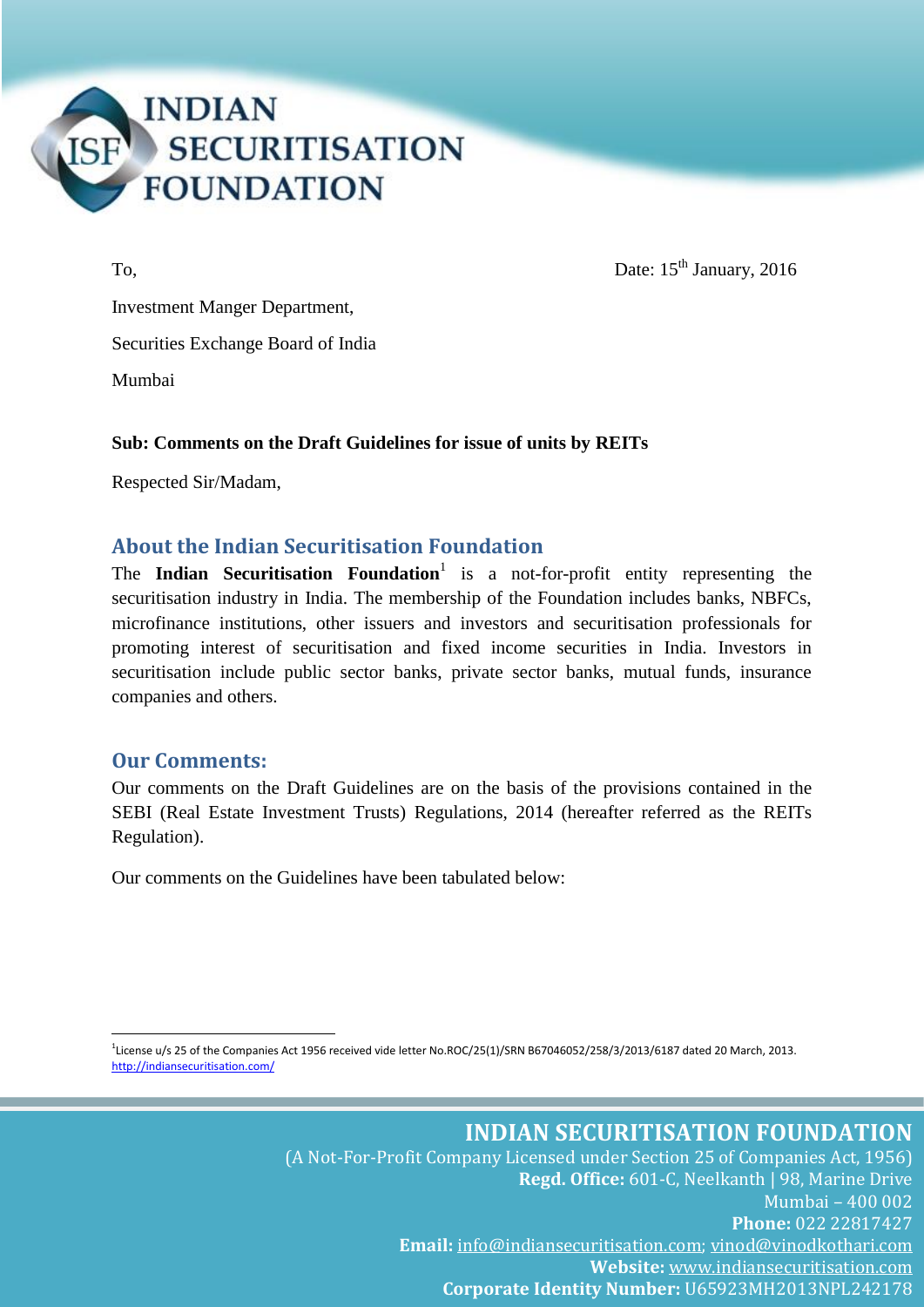**INDIAN** ISF **SECURITISATION FOUNDATION** 

| Sl. No.        | <b>Clause No.</b> | <b>Suggestions</b>                                                                                                                                                                                                  | <b>Rationale</b>                                                                                                                                                                                                                                                                                                  |
|----------------|-------------------|---------------------------------------------------------------------------------------------------------------------------------------------------------------------------------------------------------------------|-------------------------------------------------------------------------------------------------------------------------------------------------------------------------------------------------------------------------------------------------------------------------------------------------------------------|
|                |                   |                                                                                                                                                                                                                     |                                                                                                                                                                                                                                                                                                                   |
| 1              | 5(1)              | The requirement of security<br>deposit should be dispensed.                                                                                                                                                         | In order to make<br><b>REITs</b><br>vehicle<br>attractive at the fund<br>level.                                                                                                                                                                                                                                   |
| 2              | 5(2)              | The deposit requirement, in<br>case is not dispensed then<br>the period for which such<br>deposit is to be kept should<br>be minimal.                                                                               | This would not let<br>the REITs fund to<br>blocked<br>for<br>be<br>period<br>$\sigma f$<br>certain<br>time                                                                                                                                                                                                        |
| 3              | 8(1)              | The<br>requirement<br>of<br>receiving the applications<br>through ASBA should be<br>dispensed.                                                                                                                      | Considering<br>the<br>current penetration<br>of the facility and<br>comfort<br>the<br>of<br>this<br>investors,<br>should be dispensed<br>for a certain period<br>of time.                                                                                                                                         |
| $\overline{4}$ | 8(2)              | The<br>$% \left( \left( \mathcal{A},\mathcal{A}\right) \right) =\left( \mathcal{A},\mathcal{A}\right)$ of<br>requirement<br>accepting margin money to<br>the tune of entire application<br>money should be removed. | The<br>for<br>reason<br>bringing<br><b>REITs</b><br>structure in India is<br>to allow the retail<br>investors to have a<br>direct exposure in<br>real<br>the<br>estate<br>properties.<br>The<br>minimum<br>application size in<br>the REITs unit will<br>be Rs. 2 lakh.<br>Thus an applicant<br>has to pay around |

# **INDIAN SECURITISATION FOUNDATION**

(A Not-For-Profit Company Licensed under Section 25 of Companies Act, 1956) **Regd. Office:** 601-C, Neelkanth | 98, Marine Drive Mumbai – 400 002 **Phone:** 022 22817427 **Email:** [info@indiansecuritisation.com;](mailto:info@indiansecuritisation.com) [vinod@vinodkothari.com](mailto:vinod@vinodkothari.com) **Website:** [www.indiansecuritisation.com](http://www.indiansecuritisation.com/) **Corporate Identity Number:** U65923MH2013NPL242178